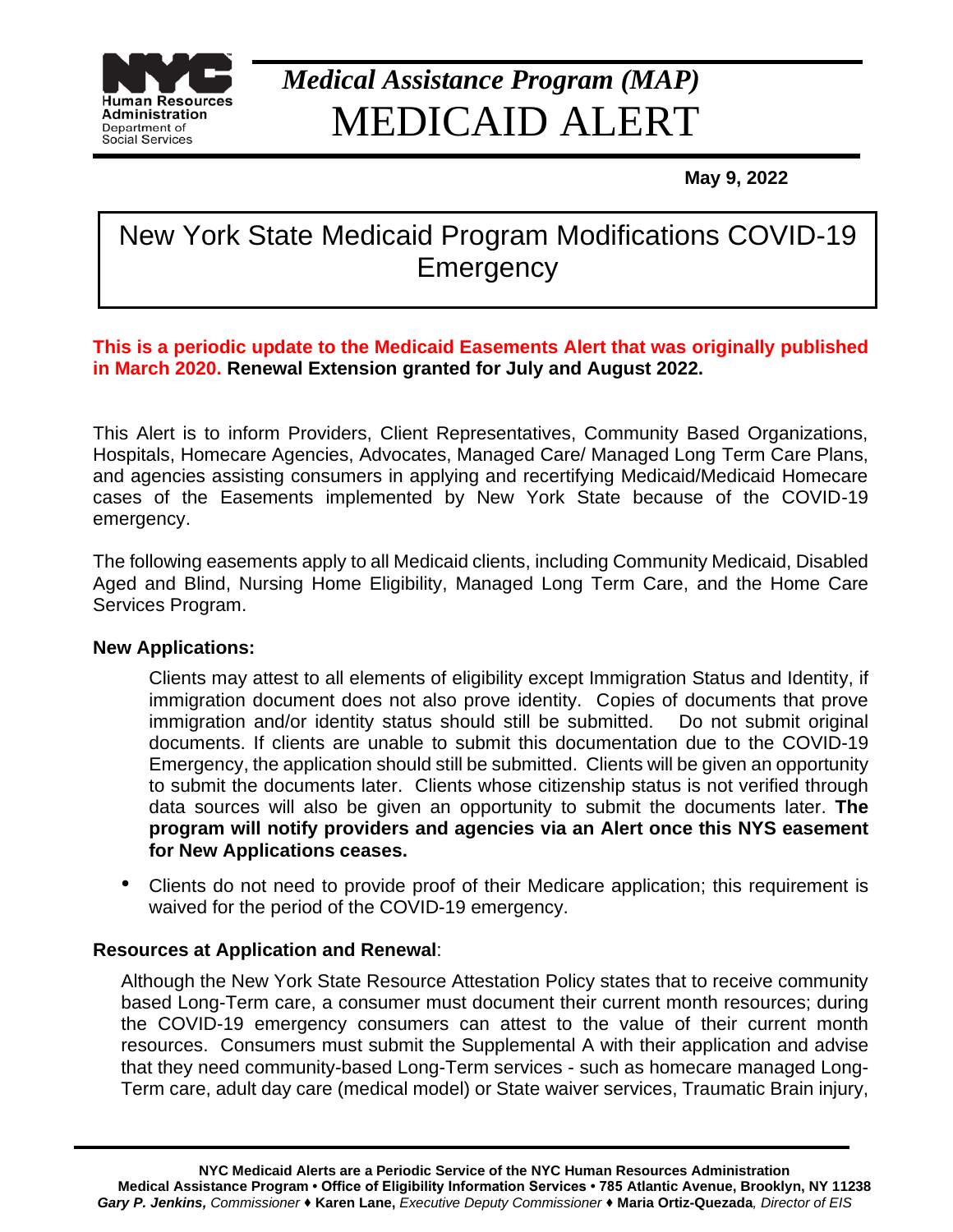NHTD or OPWDD waiver - but are unable to submit a bank statement due to the COVID-19 emergency. Attesting consumers may be eligible for community coverage with Community Based Long-Term Care (CBLTC).

• The same easement applies to consumers who have an active case without Community Based Long-Term Care (CBLTC), and experience a new service need, but are unable to document current month resources. Consumers can attest to their current month resources if they need an upgrade in coverage to include Community Based Long-Term Care (CBLTC).

#### **Signing Applications**:

If a Hospital or Nursing Home is signing an application on behalf of a client because the client is unable to sign due to the COVID-19 emergency, the MAP-3044 (form Attached) Submission of Application on Behalf of an Incapacitated Consumer must be submitted with the application. In Section II, Reason for Submission, the representative should indicate COVID-19 Emergency.

#### **Guardianship:**

• If a district receives a copy of the petition for guardianship of an alleged incapacitated person (AIP) along with an attestation from the attorney or the representative for the AIP explaining the reason proof of filing is not available, or that they are unable to file a petition with the court, and that proof of filing with the court will be submitted to the local district once received by the attorney from the court, or that filing will be made once the court allows, income and assets are to be considered unavailable for purposes of determining Medicaid eligibility. For nursing home residents, Social Security benefits continue to be counted as income as they can be made payable to the nursing home and are therefore considered available.

#### **Renewals:**

- During the COVID-19 emergency, no Medicaid cases will be closed for failure to renew or failure to provide documentation. Any case that is closed for failure to renew or failure to provide documentation will be re-opened and coverage restored to ensure no gap in coverage. Renewals will be extended for 12 months. Excess resources cases will be extended for 6 months. See below for information regarding coverage for Surplus cases.
- Medicaid cases with an authorization that ended in March 2020 through December 2020, January 2021 through December 2021, and January 2022 through March 2022 have been extended." New York State has also authorized this renewal extension for cases with an authorization ending in April, May**,** June, **July and August 2022.**
- The renewal extension applies to all renewal cases, including Office of Mail Renewal, MLTC, Surplus renewals, Nursing Home Eligibility, Medicare Savings Program, MBI-WPD (entitled to 6 months extended grace period if loss of employment), Stenson/Recipients who lose their SSI eligibility, and Rosenberg/Recipients who lose their eligibility for cash assistance.